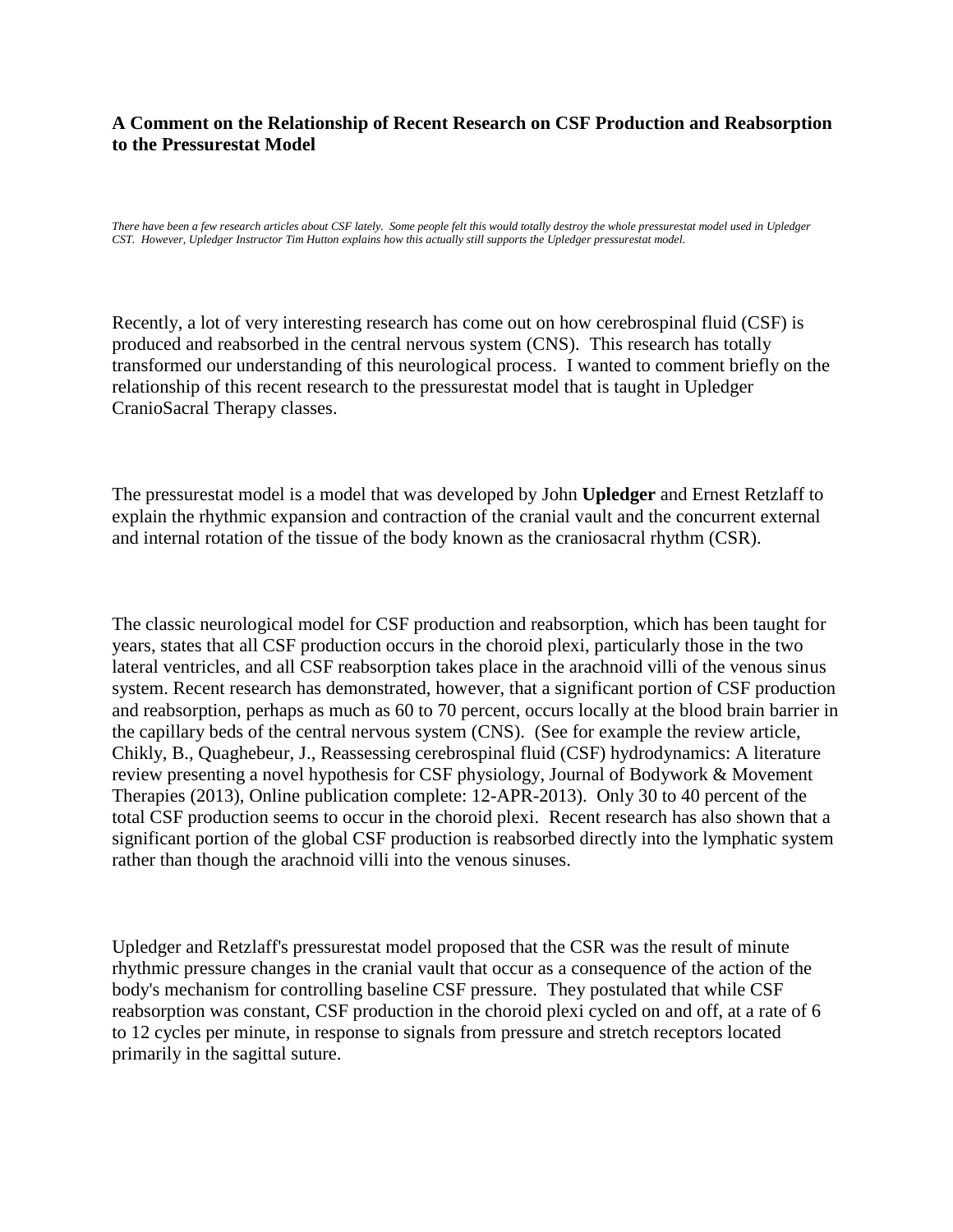Given that we now know that only a portion of CSF production takes place in the choroid plexi, does this new research have any implications with regard to the pressurestat model?

It is first important to note that the pressurestat model and the classical neurological model of CSF production and reabsorption are two separate and distinct things. In my experience, students often confuse the two. The pressurestat model does say anything about where or how the CSF is produced or reabsorbed. It merely states that the production is cyclic and the reabsorption is constant. Thus the pressurestat model is not fundamentally dependent on the validity of the classical neurological model. Changing the location or mechanism of fluid production and reabsorption does not necessarily impact the pressurestat model. In particular, the fact that a large proportion of CSF may be reabsorbed somewhere other than the arachnoid villi is irrelevant to the pressurestat model, so long as what reabsorption there is remains relatively constant.

It is my contention, speaking as a scientist, and as someone who has been doing CranioSacral Therapy (CST) for many years, that this new research does not conflict in any way with the pressurestat model, and in fact explains some things that have puzzled me for a long time. The two fit together perfectly. I would, in fact, be very surprised if the body did not have both a mechanism for local production and reabsorption of CSF, and one for global production and reabsorption as well. These two mechanisms serve very different purposes in the CNS.

I have always been vaguely uneasy with the classical neurological model, with the idea that all CSF production takes place at the plexi and all reabsorption takes place in the villi. CSF plays the roles of both interstitial fluid and lymph in the CNS. It carries away metabolic waste from the tissue. The presence of excess metabolic waste in the interstitial space is highly inflammatory and it would seem particularly important for the proper functioning of the body to prevent such accumulation in the tissue of the CNS. It made no sense to me that the body would rely on a mechanism for waste removal that was very slow, which turned the fluid volume over only a few times a day, and one that required the waste products to be transported long distances through CNS tissue before they were removed. Local production and reabsorption of CSF would be much more efficient, and would allow for nearly instantaneous removal of waste products into the venous blood flow. Accomplishing this removal locally also means that waste products do not need to be transported through the CNS tissue to be removed, potentially producing more inflammation along the way.

It is difficult, however, for me to see how the body would be able to control baseline CSF pressure if all the fluid production was local. How would the body coordinate billions of local CSF production centers? There needs to be a mechanical sensor that provides the signal to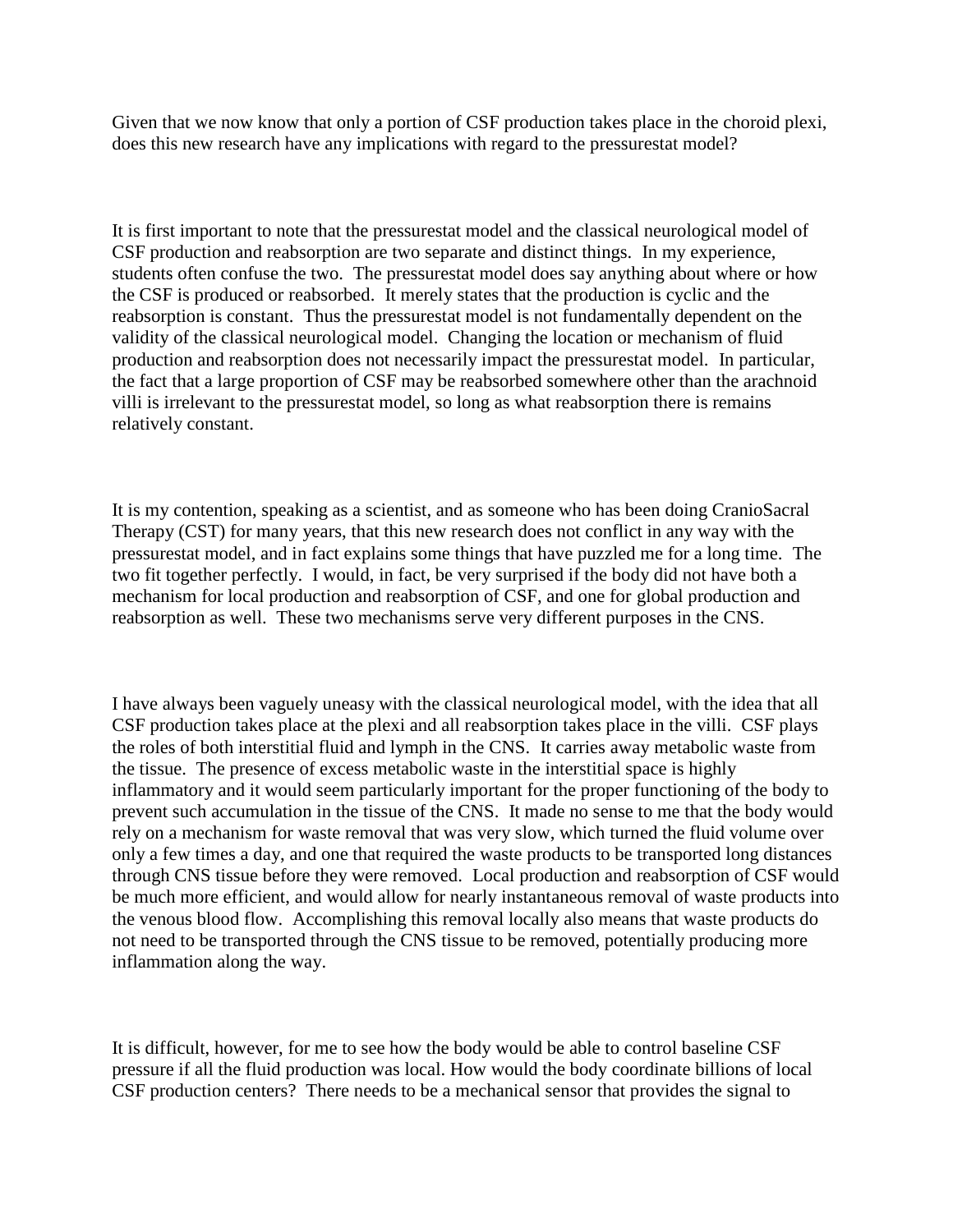indicate when CSF pressure is too high or too low. Distributing that signal to billions of local CSF production centers would seem to be a daunting task. The body is generally very efficient, doing things in the easiest possible way, and Ockham's Razor would argue for a much simpler arrangement. Stretch and pressure receptors in the sutures seem to me to be a simple and ideal way to provide the mechanical signal needed to control fluid pressure, and so long as a significant portion of total CSF production takes place in a centralized location, passing the signal from the sutures to that location would be an elegant solution to this problem.

As mentioned above, the essence of the pressurestat model is that, while the fluid reabsorption is constant, the fluid production cycles on and off. Where the fluid is reabsorbed is irrelevant as far as this model is concerned, so it makes no difference to the pressurestat if the globally produced CSF is reabsorbed into the lymph, locally in the region of the choroid plexi where it is produced, or into the venous sinuses via the arachnoid villi, or any combination thereof. The pressurestat model also does not require that all the fluid production be turned on and off in this way. So long as a large enough percentage of total production cycles on and off, it would be possible to control baseline CSF pressure effectively. The recent research still postulates 30 to 40 percent of total CSF production taking place in the choroid plexi, presumably more than enough to run the pressurestat.

As evidence that the mechanical signal needed to control baseline CSF pressure does indeed come from the sagittal suture, I offer the following case report. Several years ago I treated a young man, age 14, who a few years previously had taken a fall on his bicycle and landed on his head, crushing the helmet he was wearing over the left parietal. Sometime after the accident he developed a severe constant category 9 - 10 headache. Medical examination revealed that he had severely elevated CSF pressure and he was given a diagnosis of pseudotumor cerebri. When I initially examined him, he exhibited no CSR anywhere on his body. He was not in a stillpoint or a significance detector stop. It felt more like the CS system simply did not exist, as if the master switch had been turned off. Examination also revealed a severely compressed left parietal, totally jamming the sagittal suture. Releasing the left parietal immediately restored good CSR throughout his tissue, and two weeks after the treatment, once the accumulated metabolic waste had been carted off and the resulting inflammation had died down, his headache went away.

This one treatment convinced me of the basic validity of the pressurestat model. With the sagittal suture jammed, stretch sensors in the suture never fired, and were unable to send a signal to the choroid plexi instructing them to turn off fluid production. In addition, pressure sensors in the suture were constantly being stimulated, in effect telling the body to produce more fluid. The plexi continued to produce fluid until the baseline CSF pressure matched baseline arterial pressure, at which point it was no longer possible to filter CSF from the arterial blood. The entire system shut down and the result was a massive accumulation of waste products in the CNS